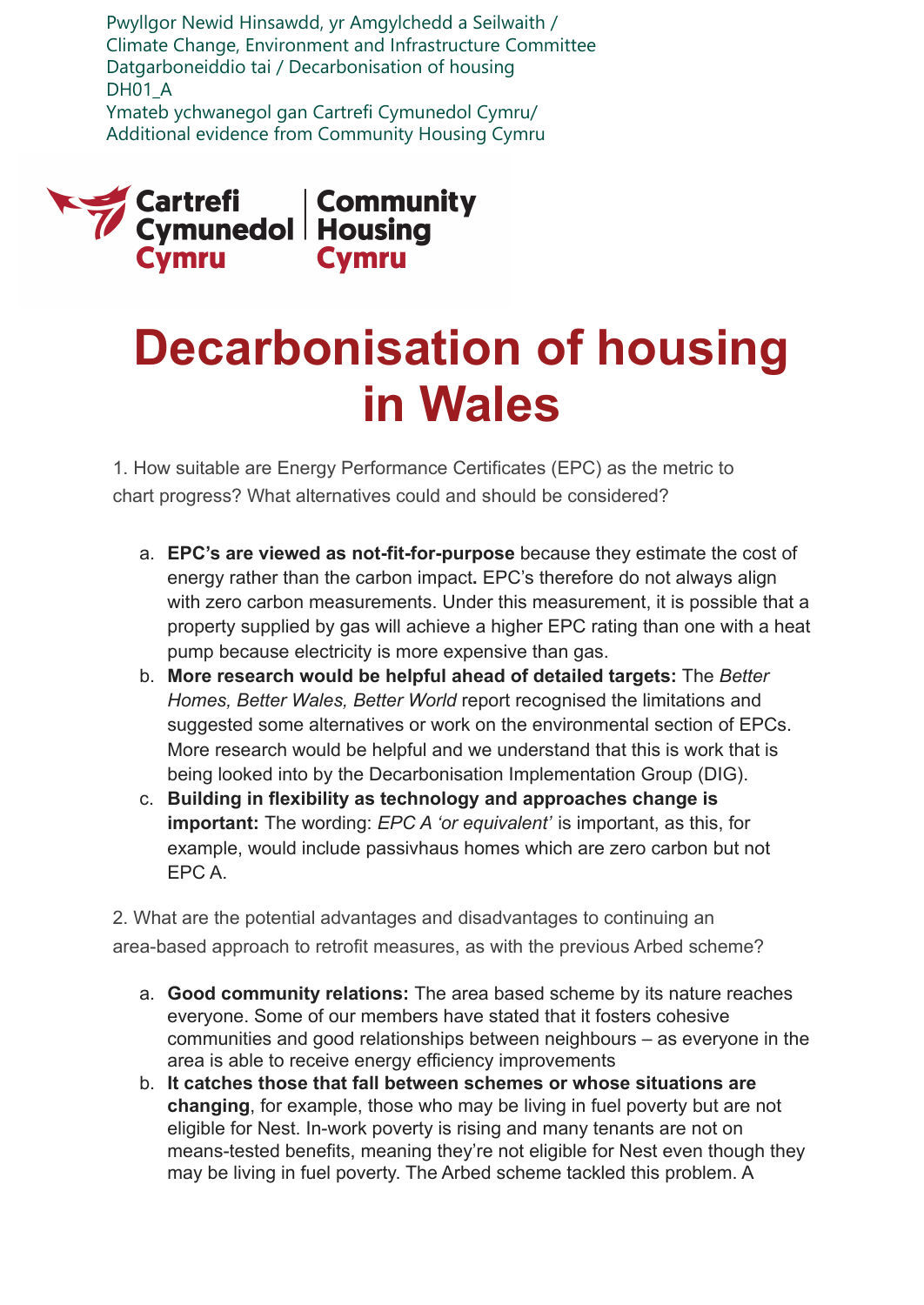

further example includes elderly people who only receive a small pension and don't have the money for improvements. Melin Homes has reported that Arbed made a huge difference to thousands of people.

c. **Identifying the right areas is key:** Some learning from Arbed is that an area-based approach could be more effective if a more sophisticated means of identifying the right areas were adopted. Poor quality housing is a contributor to fuel poverty and it has hugely negative effects on health. If areas could be chosen that take this into account, there is a better chance of targeting those living in fuel poverty.

3. To what extent is the Welsh Government sharing learning from the Optimised Retrofit Programme more widely with the housing sector, and how this could be improved?

- a. **There is much more to be done. We want to play our part:** CHC is organising a webinar with the Welsh Government and the Active Building Centre to support the sharing of ORP learning. We have also been part of sector wide peer to peer learning programmes such as communities of practices to support colleagues to share experiences. We are not aware of any other channel which is sharing the learning from the programme.
- b. **Whilst learning as you go is key our members say that it is still early** days: Longer 'lead' periods are needed for grant funded demonstration projects. They are currently at a survey, tender and mobilise stage for the schemes.
- c. **Whilst sharing knowledge with the housing sector is crucial we must not forget the importance of cross sector learning:** this could be a helpful way of building understanding in the supply chain and getting upstream of any problems and issues.

4. What are the potential risks of imposing higher energy efficiency standards on private landlords, particularly in light of the current cost of living crisis, and how these can be mitigated?

N/A

5. What should local authorities' role be in supporting property owners to improve the energy efficiency of their properties?

N/A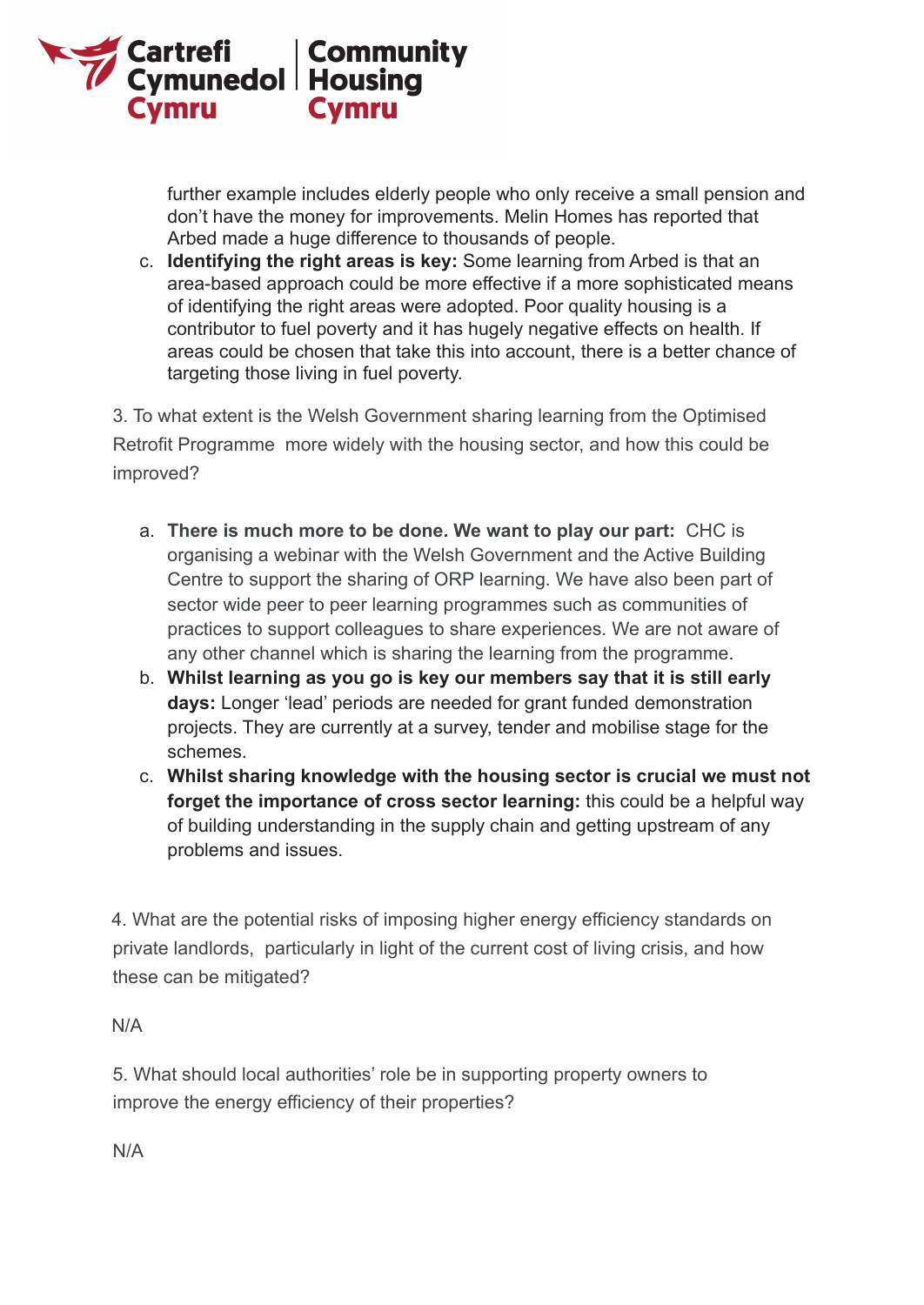

6. How can local authorities and housing associations be encouraged to explore alternative methods of financing?

- **a. We recognise decarbonisation is a huge investment and a blended approach is needed:** the [Future Generation Commissioners report](https://www.futuregenerations.wales/resources_posts/homes-fit-for-the-future-the-retrofit-challenge/) estimates the cost for social housing to be £5.5bn.
- b. **Housing associations cannot do this alone.** They are facing cumulative pressures on their business plans, they cannot scale up their routine mainenance investment (RMI) or be able to access traditional borrowing at the level that will be required to meet this challenge. Significant subsidy, an achievable time period for work, plus off-balance sheet financing mechanisms are necessary.
- c. **We need a proper research programme to develop a range of off balance sheet financing options which can sit alongside government investment.** There are a number of interesting ideas about how we might do this which include the Welsh Energy Services Company proposed by the Future Generations Commissioner and New Economics Foundation and others from our membership. It is essential that this work is prioritised ahead and that a blended funding model is in place ahead of any new standards imposed on the sector.
- d. **We understand it is complicated. We are trying to do something huge in Wales by decarbonising housing quickly.** What´s most critical during the next few months is to move forward quickly on developing a firm plan, a roadmap that creates confidence and encourages our members to think creatively about the part they can also play to create a credible funding package.
- e. **It is positive to see the final Welsh Government budget allocate an additional £35m FTC on top of the £72m general capital already allocated in the draft budget to explore funding models.** It will be used to test and develop new funding models to help accelerate the scale and pace of the decarbonisation of Welsh homes.
- f. **We have had some positive early conversations with Welsh Government officials to speed up a research programme to explore a range of off balance sheet financing models and work them up.** We established a Financing Decarbonisation Task & Finish group to begin this discussion and will aim to feed in our expertise into Welsh Government - who are keen to move things forward at pace. We welcome this.
- g. **This work is crucial. Housing associations cannot be expected to respond to a new standard and target without a workable funding**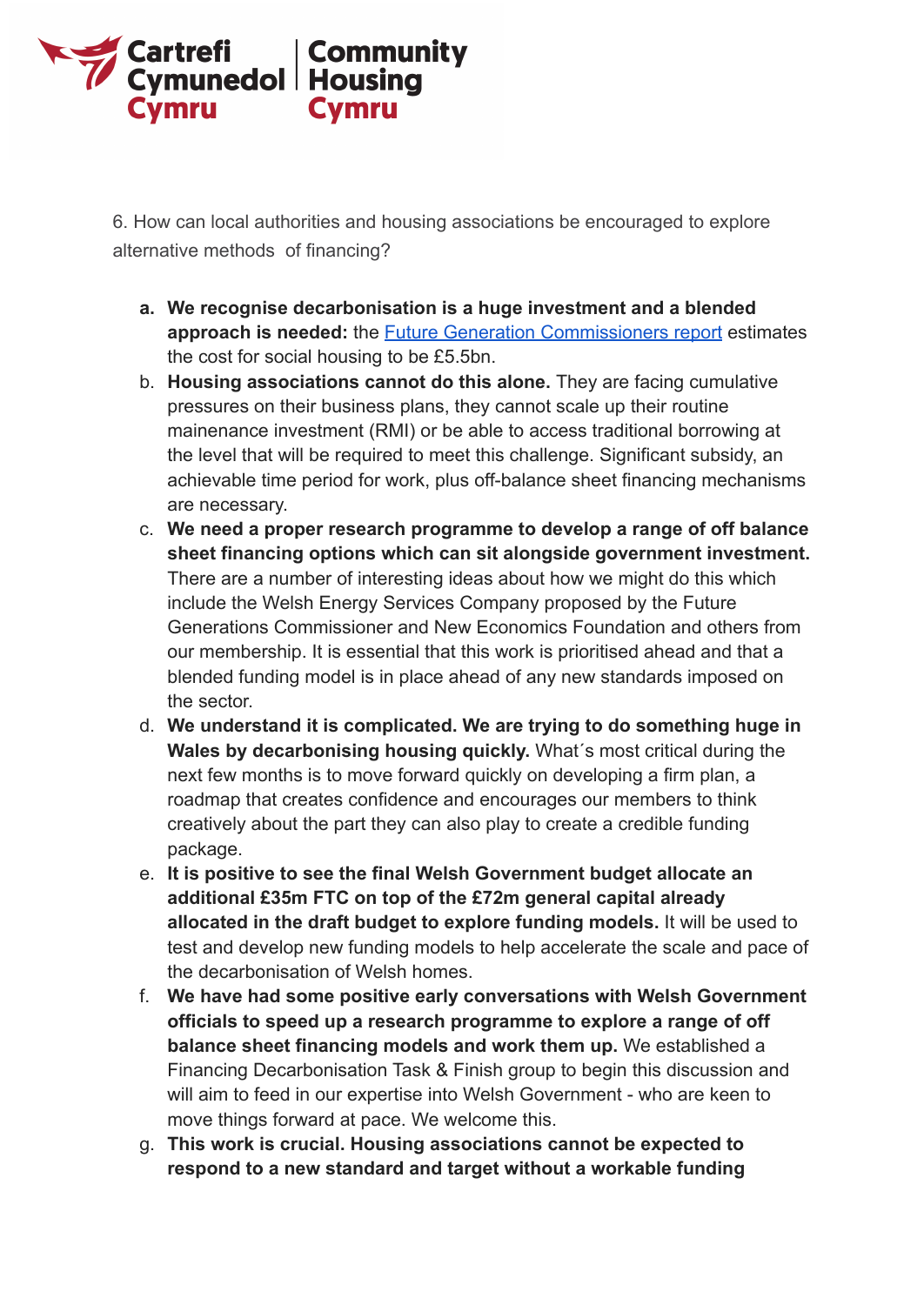

**mechanism in place.** The Welsh Government must commission detailed research and development to work with the sector to explore off balance sheet funding mechanisms. This needs to be completed and a longer term funding package in place well before any new standards are introduced.

7. To what extent does the Welsh Government have a clear picture of the skills currently available in Wales, and the skills needed to decarbonise at scale?

- a. **The Welsh Government and Data Cymru [report](https://chcymru.org.uk/cms-assets/documents/The-labour-market-of-tomorrow-%E2%80%93-Jobs-Skills-and-the-Transition-to-a-Green-Economy.pdf) provides a high level snapshot of the skills needed -** e.g. 10,700 workers and specialists, 2,500 construction managers, 2,800 plumbers, 1,400 labourers, 800 retrofit co-ordinators. (´The labour market of tomorrow', March 2022).
- b. **It's hard to say with firm confidence that the Welsh Government has grasped what skills currently sit within the social housing sector, even if the desire to understand is there.** There´s more work needed between the Welsh Government and our sector to get there.
- c. It will be interesting to see how the WG's new body, [Net Zero Industry Wales](https://gov.wales/net-zero-industry-wales-established-support-decarbonisation-welsh-industry), will support Welsh industry to decarbonise and create new jobs in the green industries of the future.

8. To what extent do businesses in Wales have the requisite skills to support the challenge of housing decarbonisation. What more should the Welsh Government be doing to encourage the development of green skills?

- a. **It is in our interests as a nation to make sure that we meet this challenge.** The opportunity to create local good quality jobs and support SMEs is huge.
- b. **We will only do it with some certainty and a longer term plan.**
- c. **Housing associations can play an important role through in-house teams and relationships with local suppliers.** This should be a valuable asset to support and enable the decarbonisation of homes, provided that such workforce are equipped with the appropriate skills and knowledge. E.g those teams can help with things like exterior wall insulation, installing solar panels and battery storage, installing and servicing air source heat pumps.
- d. **Ultimately, ensuring Wales has the pipeline of skills needed is going to happen through partnership** - across our own sector, with the Welsh Government, and with other institutions and bodies in the community.